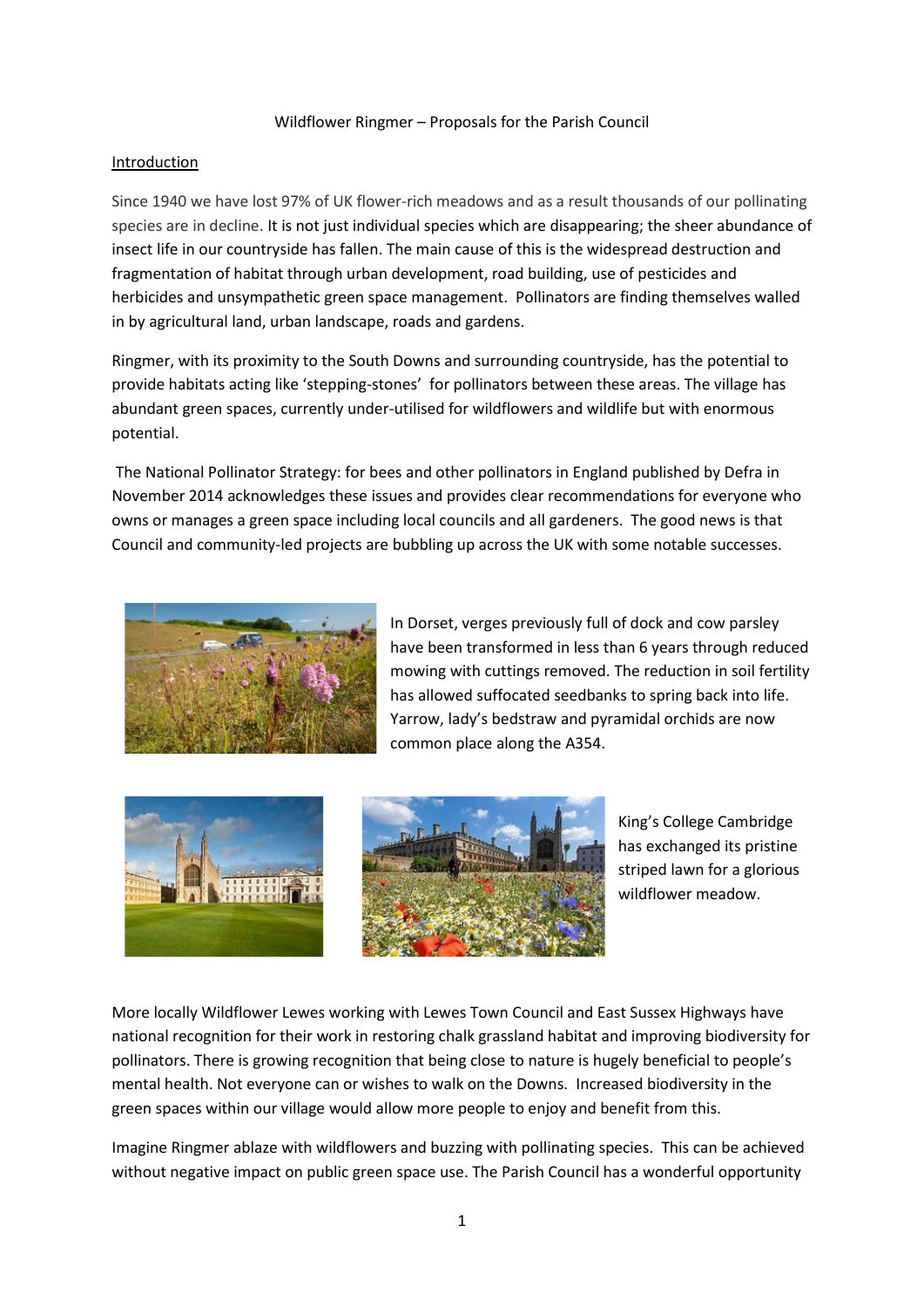to lead by example and to motivate and inspire others to follow suit. There are barriers to overcome, not least the desire for 'neat and tidy' but most people when made aware of the unfolding ecological crisis would willingly make changes to leave the planet in good order for their children and grandchildren!

# How can we achieve this in Ringmer?

- 1. **When mowing always 'cut and collect'.** The vast majority of amenity grassland and urban verges may have little biodiversity value, but they have significant potential. The key to realising this lies in 'cut and collect' whereby the grass cuttings are removed from the site. Why? Because it reduces the fertility of the soil; wild flowers thrive in poor soils. Collecting the thatch of decaying grass removes nutrients and, over time, allows more wild flowers to thrive and less vigorous grass to dominate.
- 2. **Step back from mowing the edges** enabling some longer grass areas to increase range of habitat.
- 3. **Mow less frequently**; ideally once a month maximum, and follow Plantlife's (the wild plant conservation charity) #NoMowMay Campaign to enable plants to flower and set seed. Where possible extend this to #LetItBloomJune and #KneeHighJuly. Reducing mowing will have the added benefit of reducing the carbon footprint of management activities.
- 4. **Provide different heights of grass.** Whilst some areas of long grass are beneficial, relatively short grass is useful too. By raising the mower blades a few inches higher and using cut and collect short flower-rich grassland can be developed. Species such as clovers *(Trifolium sp.)*, trefoils *(Lotus sp.)*, vetches *(Vicia sp.)* self-heal *(Prunella vulgaris)*, and yarrow *(Achillea millefolium)* grow quite happily at ankle height and support a huge array of pollinators.
- 5. **Use signage** explaining what is being done and why. This to include detailed notices with map and text explanations and smaller signs located at specific areas. In time when more species are established identification charts could be displayed.



6. **'Frame' longer grass areas with mown edges** to show that this is deliberate management rather than the council 'being lazy' or just a cost-cutting exercise. Cutting a 1-mower-width or at most 1m along the front edge of the verge frames the longer grass behind it. This lets people know that the longer grass is being left intentionally and that it hasn't just been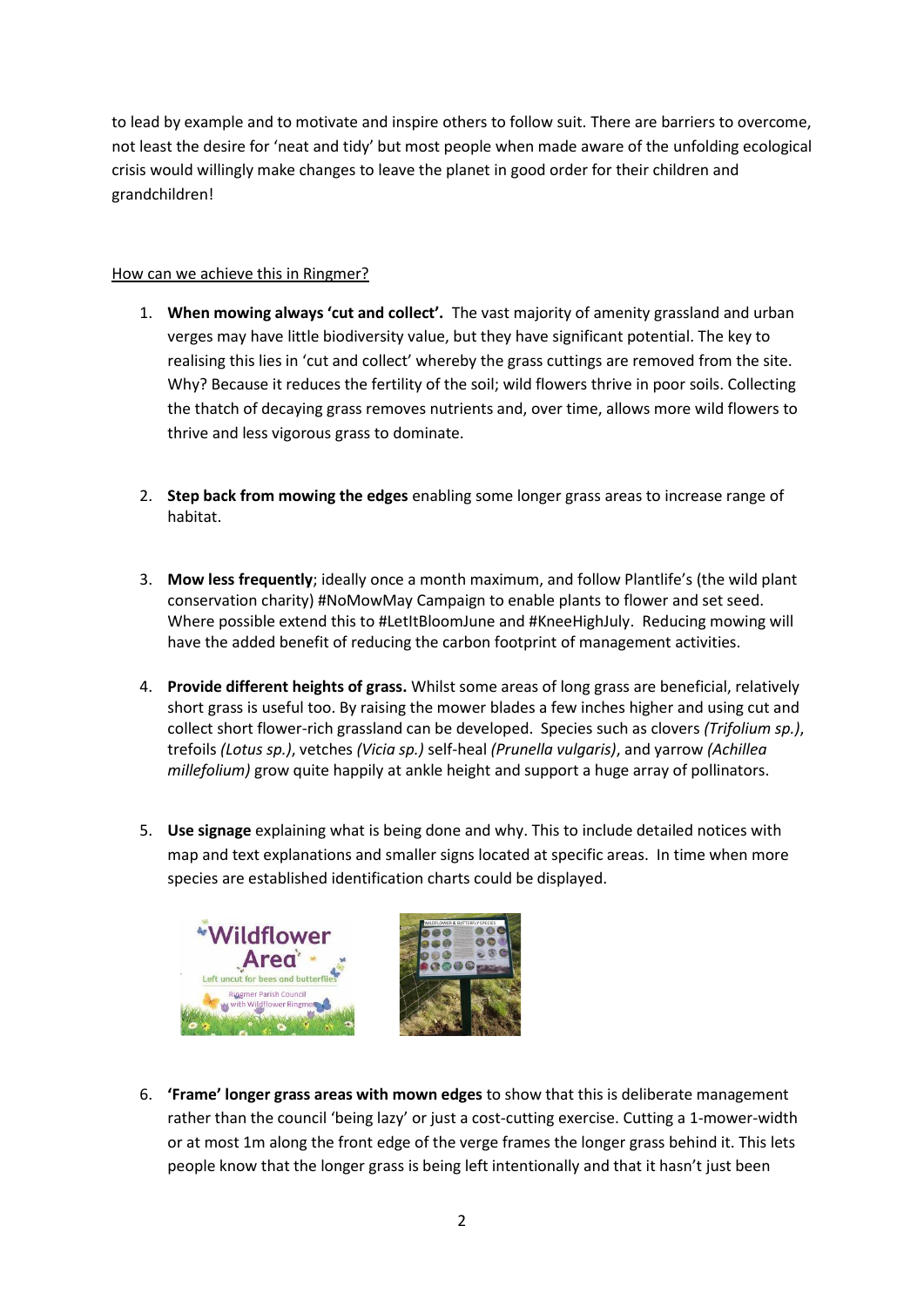neglected. This approach also has two other important benefits: The area of shorter grass at the front of the verge can preserve good visibility and ensure safety at junctions. It also keeps footpaths through green space open and accessible.

7. **Promote these initiatives to the village community** encouraging residents to 'do their bit' to help nature in their gardens and to avoid over-mowing road verges adjacent to their houses. Research has shown that nationally private gardens could collectively be considered the most important nature reserve in the country. If we could inspire residents to allow native wildflower species into their gardens and adopt other wildlife friendly practices in their gardens this would have a significant positive impact.

### Proposal for the Village Green

1. The banks running along the Lewes road side of the green (highlighted yellow on map)



Develop banks as wildflower 'verges'. A 1m strip from the pavement will create approx. 330m<sup>2</sup> of improved habitat, connecting the length of the Green. Leave this unmown from April – end of August. Survey and record existing species in first summer. Augment with native species plug plants from local source in Autumn 2021.

2. 'Triangular' Green adjacent to Well House (outlined in yellow)



Option 1:

2-mower-width strip around all sides; rest left to grow all summer with 1-mower-width paths cut through to make a fun pattern leading to mown area around tree and bench. Mown paths maintained from April to late summer then whole area cut/mown. Fun for kids of all ages.

# Option 2:

Develop as flower-rich short sward by mowing with raised blades to approx 4 inches. Cut and collect. Frame area with close mown 1-mower-width strip on all sides.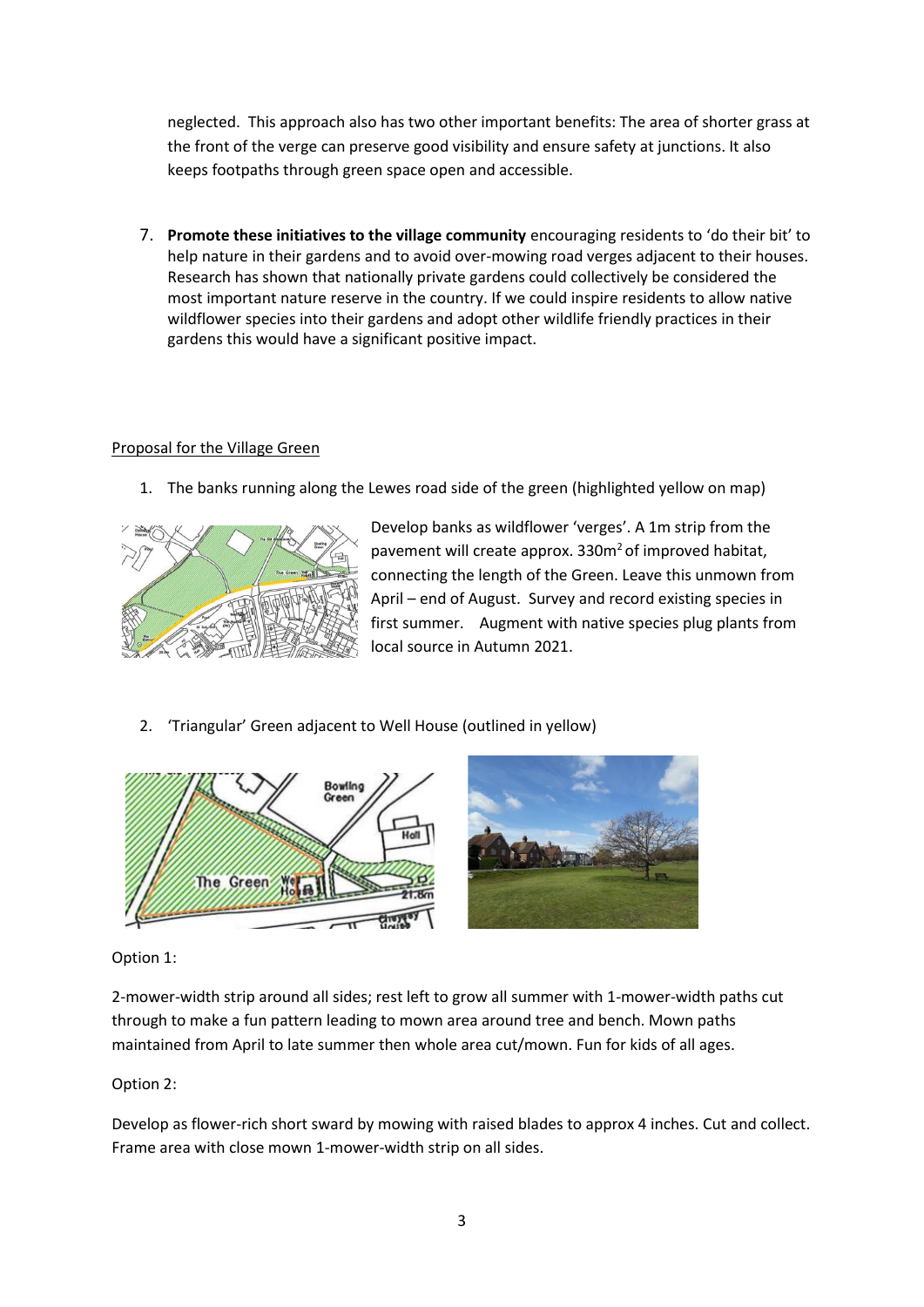### 3. The Well House



Maintain full width mown path up to well. Develop other areas as flower-rich short sward by mowing with raised blades to approx 4 inches. Plant native species plug plants and native bulbs in Autumn e.g. primrose, native daffodil and crocus to provide interest, colour and food sources for pollinators from Spring onwards. Allow to spread.

4. Side path bordering Bowls Club



Close mown path 1-mower-width bordering concrete path and surrounding benches. Leave grassland behind this to grow tall by not mowing April to end of August. Leave bank on other side of ditch unstrimmed until end of August.

## 5. 'Top' edge of Green



The verge area beyond the path is shaded on the Church side with much bare earth visible – perhaps from removal of Ivy? To the right side of the Delves House entrance patches of celandines where present provide a much needed respite from scalped grass and bare earth. Less mowing and some planting/sowing is needed to provide softer edges, more interest and greater food and habitat for wildlife.



There are a number of dead trees in this area. Remove these, using chopped wood to form woodpile, leaving this as habitat for invertebrates.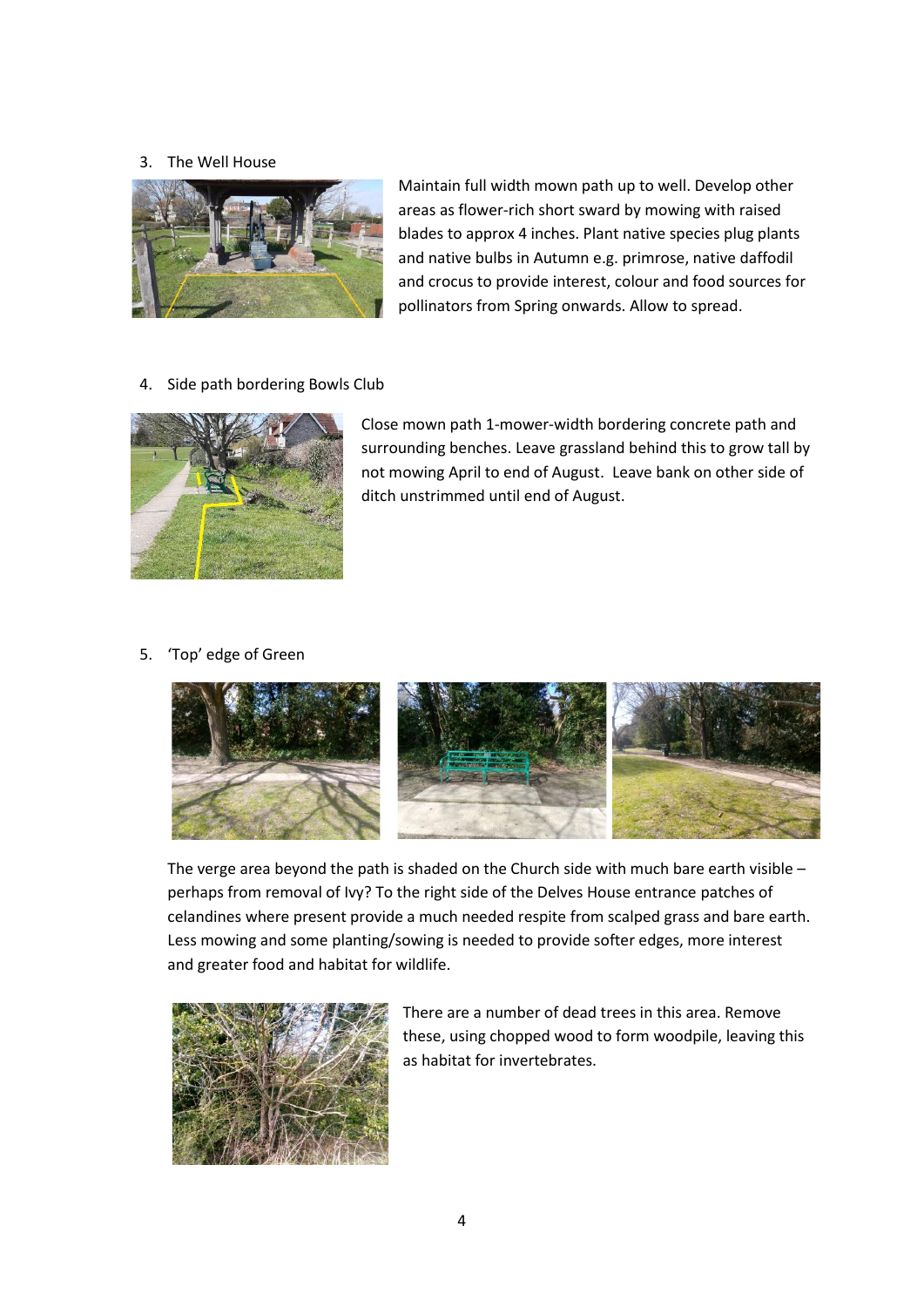

Leave longer grass around base of trees to provide varied habitat and soften appearance.

# Proposal for Rushey Green



A quick survey on  $6<sup>th</sup>$  April indicated that many wildflower plants are already present; common species but useful for pollinators.

Option 1:

2-mower-width strip around road-facing sides; rest left to grow all summer with 1-mower-width paths cut through to make a fun pattern leading to mown area around bench. Mown paths maintained from April to late summer then whole area cut/mown. Fun for kids of all ages.

Option 2:

Develop as flower-rich short sward by mowing with raised blades to approx 4 inches. Cut and collect. Frame area with close mown 1-mower-width strip on all road –facing sides. Allow grass to grow longer at 'back' adjacent to ditch to provide some shelter.

# Proposal for Sadlers Way Green



Triangular shaped area to top right of Green adjacent to wall is suitable for planting with species such as Comfrey, Vipers Bugloss, Foxgloves to provide colour and interest. These plants would provide food for a range of insects: bumblebees, Large Skipper and Painted

Lady butterflies, moths, honeybees and Red Mason Bees. The wall (orange in photo) is an ideal spot for Honeysuckle to provide nectar for pollinating moths as well as myriad other insect species. Leave grass longer in front of hedge (blue line) to give cover for small mammals.



Plug plant rest of area as necessary with species that will tolerate mowing with blades raised e.g. birds foot trefoil. This will produce short flower-rich sward useful for pollinators and attractive for people whilst retaining its existing recreational use. Front area adjacent to Sadlers Way pavement already has violets, red dead-nettle, celandine and speedwell and looked beautiful before it was mown. Allow these to spread.

Planting around trees (e.g. crocus, snowdrops, winter aconite and cyclamen) to provide food for a variety of insects such as early emerging bees.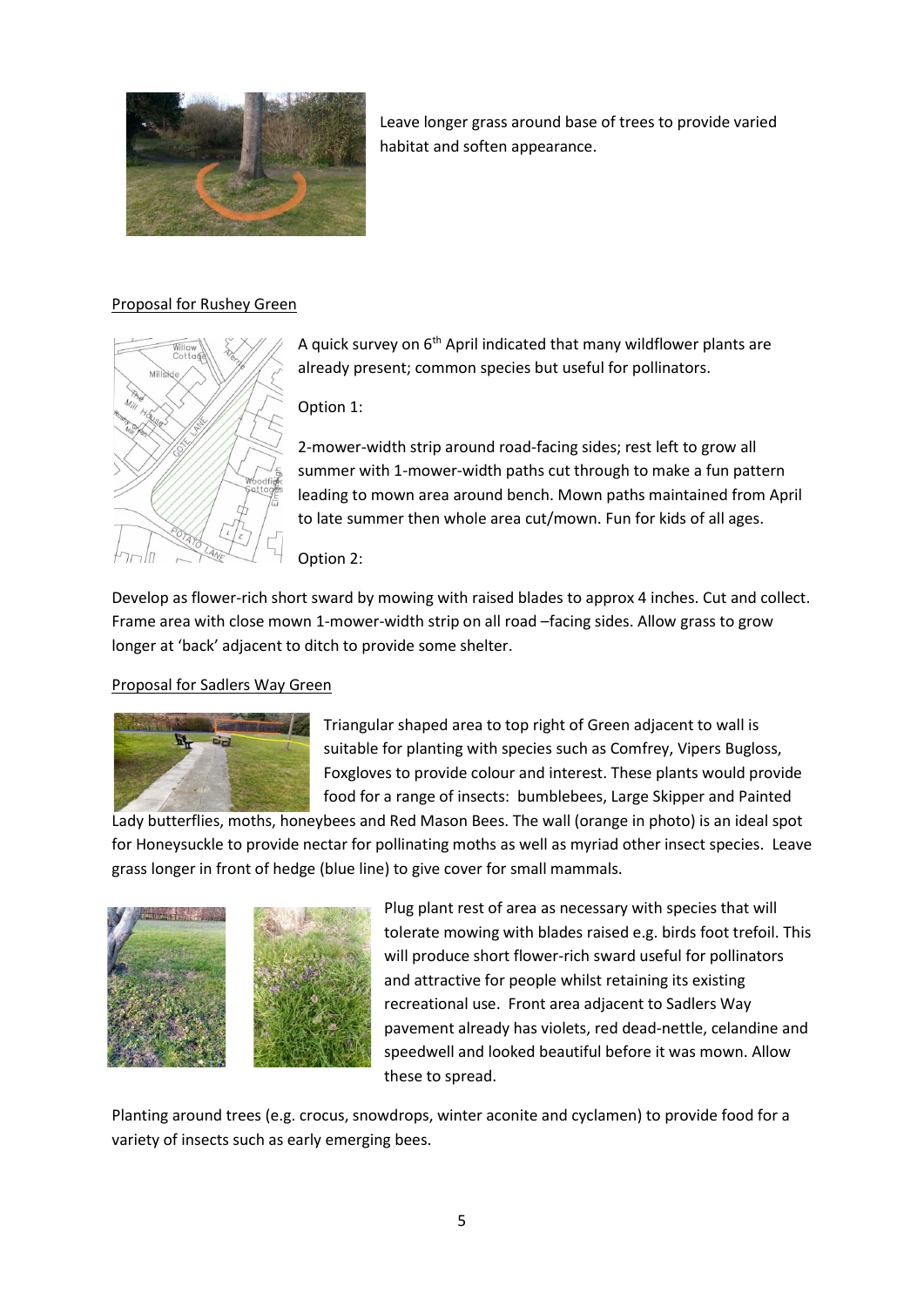#### Gote Lane Development



This strip of verge has a good population of spring flowers and is valued by residents in neighbouring houses. Manage this as a wildflower verge with appropriate signage with no mowing from December until August. If deemed necessary a 1-mower-width strip could be mown next to the path.



Avoid mowing in May and June. Mow 1-mower-width strip around edge to frame longer grass if deemed necessary.

#### Village Pump



A number of wildflower species are already present in the lawn here. Develop flower-rich sward by raising mower blades. Assess biodiversity this year; add different species using plug plants in Autumn if desired.

#### Gote Lane Conservation area

The majority of this verge in front of and either side of the bench has been so closely mown that wildflowers have largely been eradicated. Given the sign "WI Conservation Area" this is unfortunate. Suggestions to improve biodiversity, colour and interest:

Plant the area towards the back of the verge with larger herbaceous pollinator species e.g. foxglove, comfrey, vipers bugloss.

Plug plant areas in front of the seat and to the sides with species that will produce a short flowerrich sward e.g. clover, bird's foot trefoil, ground ivy etc. This area to be mown with blades set to 4 inches.

#### Broyle Lane Areas

Leave longer grass around the field margins to provide varied habitat and cover for small mammals.